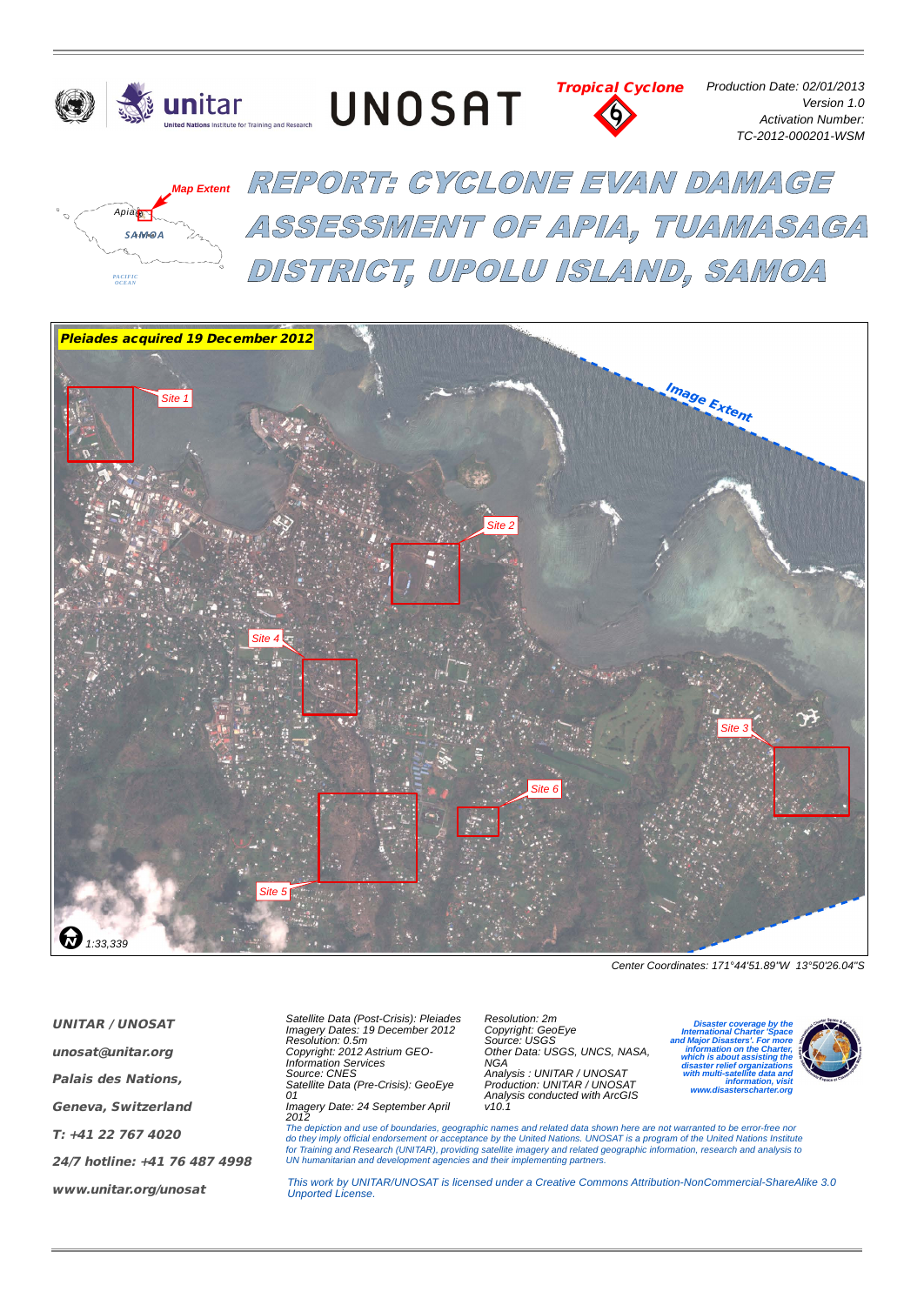

# UNOSAT

## *UNOSAT Activation: (TC-2012-000201-WSM)*

## *Report: Cyclone Evan Damage Assessment of Apia City, Samoa*

**PREFACE:** This report provides a detailed analysis of damages observed in the city of Apia, Tuamasaga District, Upolu, Samoa. Pleiades Satellite imagery acquired on 19 December 2012 and GeoEye 01 acquired on 24 September April 2012 was used for this report. Building damages in Apia appear to be limited to roof damages and debris with occasional collapsed structures. The most severe building damages observed in the imagery appear to be within the flood plains of rivers and along the coast. In addition to building damages, sections of forests are observed to have collapsed from the cyclone winds with timber debris collected along the river bank and the coast. This report is in support of international humanitarian assistance and created to respond to the needs of the International Charter on Space and Major Disasters, UN agencies and their partners. This assessment has not yet been validated in the field. Please send feedback to UNITAR/UNOSAT at the contact information below.

### **1.** *(Site 1)* **Fallen timber and other debris have collected along the coast.**

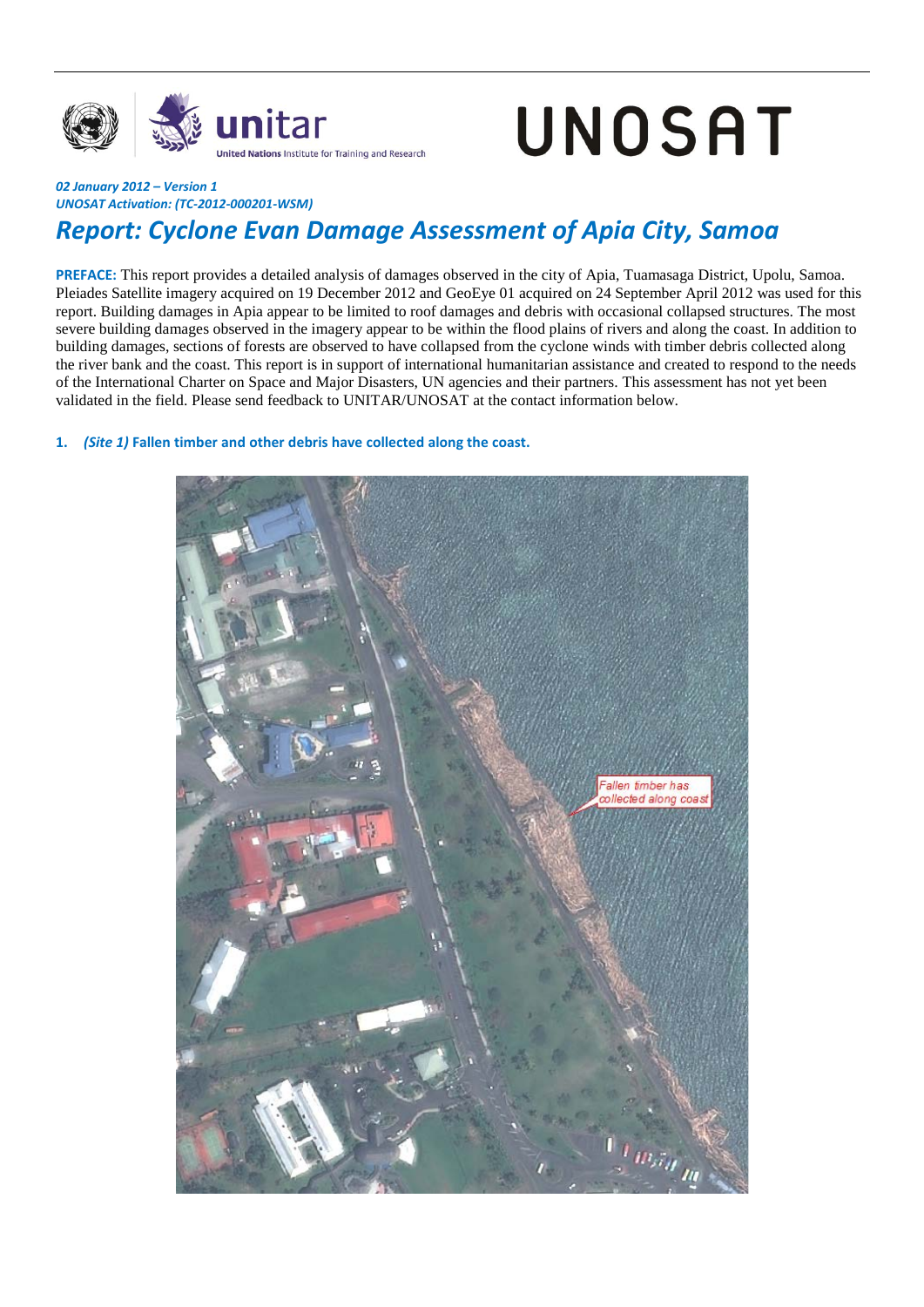**2.** *(Site 2 & 3)* **In site 2 there are structures with visible damages, sections of roof missing and two buildings apparently destroyed (evident from the debris concentrations). In site 3, a building with severe damages appears to have partially collapsed.** 



*Site 2 Site 3* 

**3.** *(Site 4)* **Structures severely damaged with sections of roof missing. Potentially partially collapsed buildings.** 

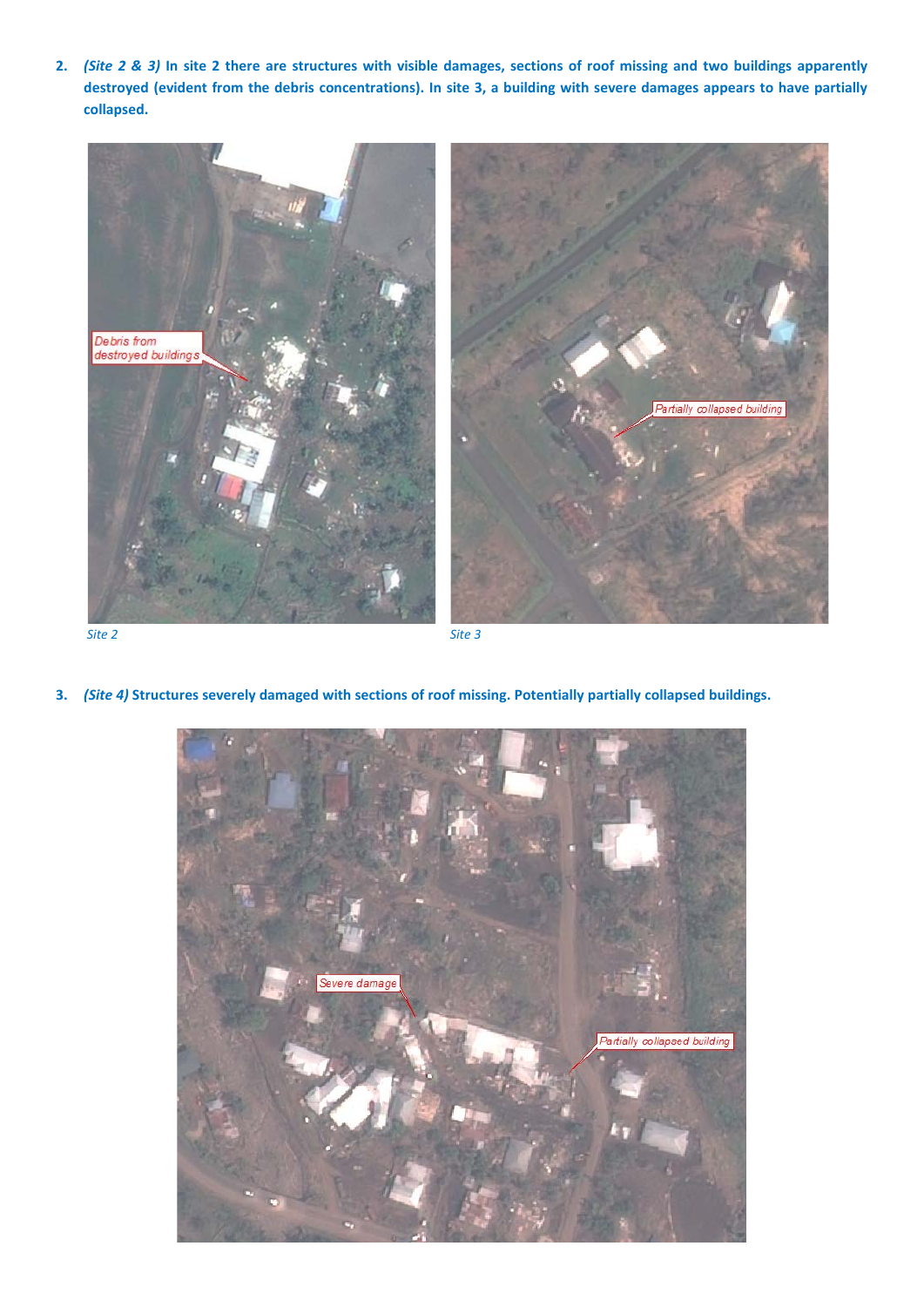**4.** *(Site 5)* **Mud and debris mark the overflow of the river and potential flash flood in the area. Debris appears to be mainly fallen timber in this area, likely from windblown forests up the river. Buildings in this area are likely damaged.**